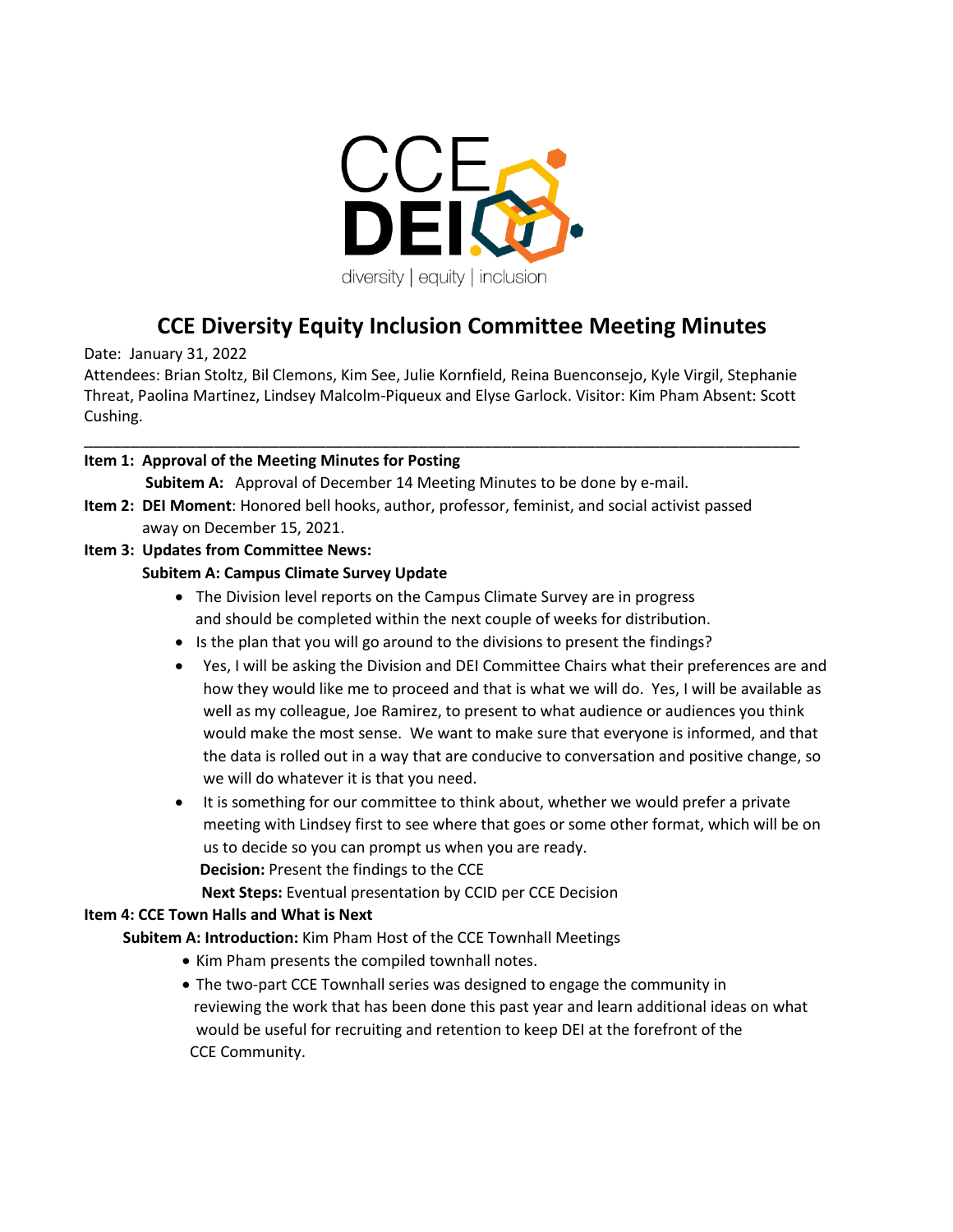#### **Subitem B: Townhall Notes for the Second Townhall**

- Multiple volunteers hosted the various breakout rooms and took notes on the discussions of ideas and thoughts for CCE DEI. Volunteers are always needed.
- The townhall notes are extensive so larger categories are grouped together. Since visitation week is in February, I started with Recruitment and Visitation weekend.
- The in-person visit is March 18, the virtual is in February for those students who have offers of admission.
- In addition, there will be campus wide Caltech Shines Day. It is virtual and in either late March/early April for all students who have been admitted.
- In the Townhall Notes there are three groups:
	- **1. Recruitment:** targeting prospective students
	- **2. Retention:** targeting graduate students currently enrolled in the division.
	- **3. Promotion:** How do we promote what we are doing in the broader community and with Alumni?
- When we set up the categories for last year's Townhall, Promotions was intended to be for the advancement people once they came to Caltech. For example, for faculty it would be tenure, for a postdoc it would be either a faculty position or a job. It would be great to include that note so that we have continuity from year to year. Career advancement will be added. If anyone wants to add anything, please contact Kim Pham.

### **For a PDF of Kim Pham's Townhall Notes please emai[l egarlock@caltech.edu](mailto:egarlock@caltech.edu)**

- **Page 1 Recruitment:**
- **Visitation Weekend:**

**Item 1.** Expanding in person visits to include ChemE and BMB with Chemistry.

• The in-person visits now include Chemistry, ChemE and BMB.

**Item 2: Propose revision to the visitation weekend schedule**. A better chance for the students to interact with faculty if they get to meet first then tour and science/poster session later. How is the schedule decided?

- Recruiting is different this year, we only have one day to reduce the time students stay in their hotel rooms. See schedule below:
	- 8:00 AM Breakfast, Beckman Mall

8:15 AM Welcome to Caltech, presented by Dennis Dougherty, CCE Chair 8:30 AM Graduate Studies Options' introductions by Option Representatives (BMB, ChemE, Chemistry)

9:30 AM Morning campus and housing tour hosted by CCE graduate students 10:00am Open House - Lab tours and research discussions

Noon Lunch, Beckman Mall

1:30 PM Afternoon campus and housing tour hosted by CCE graduate students 2:00-5:00 PM Poster Session hosted by CCE research groups, Beckman Mall 3:00 PM Social with Lime Food Truck

5:00 PM Students depart

**Item 3: Ensure affinity groups are active and present for recruiting events**. I believe we did that last year. CGSC DEI subcommittee had a table.it Is this place for this year?

• A plan needs to be implemented so that changes and additions are consistent from year to year.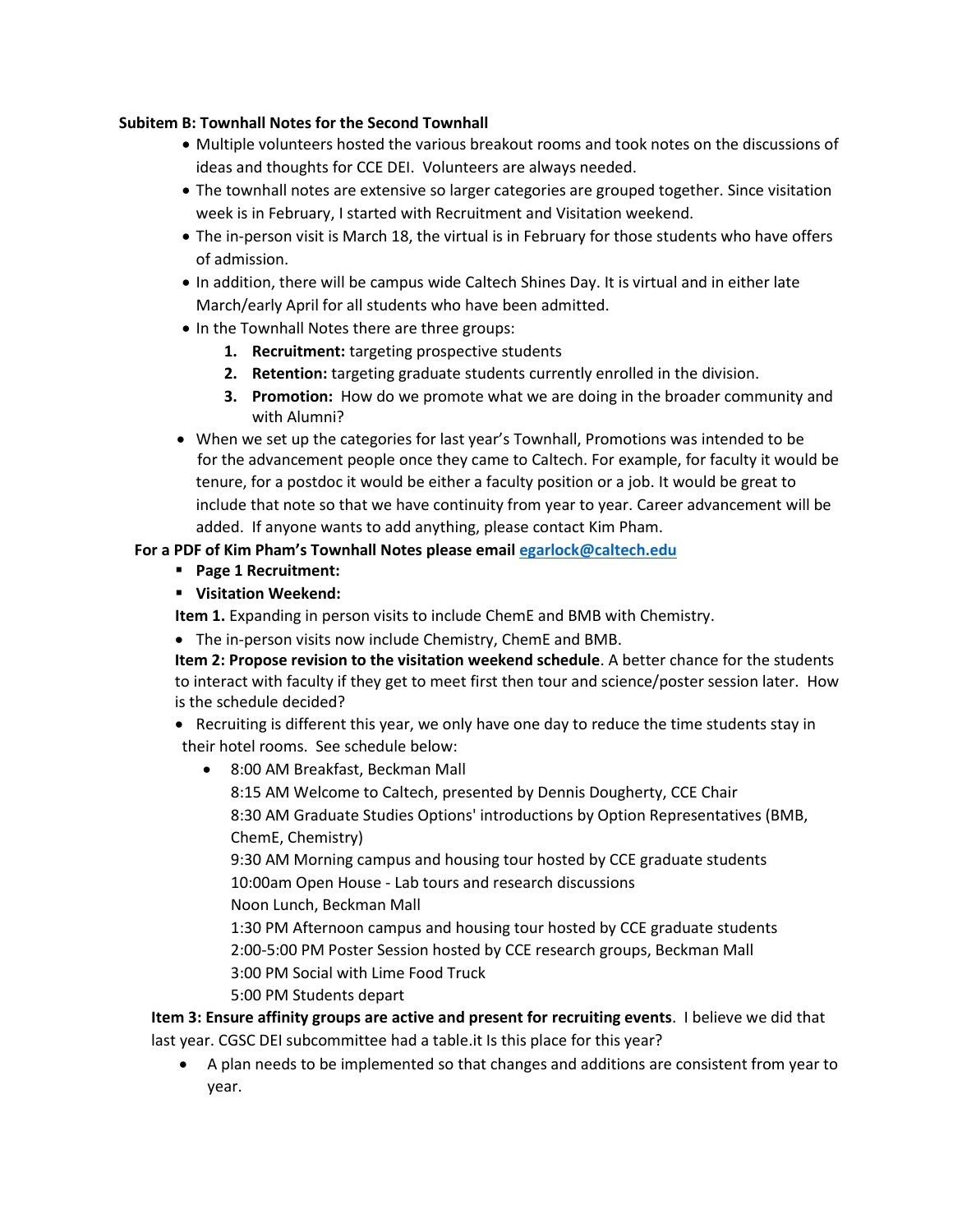- The visits are handled by the admissions committee and the option managers since all three are on the same day. I doubt changes or additions reaches the option managers to include them in the next year's visits. Prior to Covid, they have used the schedule from the previous year
- This has been a problem for years, when we are all split up having separate visit weekends it puts a burden on the affinity groups. This one of the reasons, we put together Caltech Shines. To lessen the burden on the affinity groups and CCID does not have the time.
- Caltech Shines is a date dedicated to looking beyond research. We need to make certain that Caltech Shines is well advertised during the recruiting visits
- Caltech Shines is for everyone who has committed. Some will have decided by then, but the invitation will go to everyone.
- One benefit in having a virtual day is that last year we had a DEI video that could be played again.
- How will a prospective student know what diversity sources are available in the department/divisions?
- If it too much, there is this back up day to reinforce their presence. Caltech Shines Is the backup day.
- In the past we invited the chemistry specific groups to Brian's welcome message in the first part of the day are the breakout group's comments envisioning requesting something more than that?
- The townhall group wants specific events so the students can interact with these groups as a more personal intimate event with students.

## **Item 4: Using healthcare, salaries, guaranteed 1st year housing, emergency/moving funds as recruitment tools.**

- This is an overview of what Caltech offers, but I think these are important. Do most students know about the emergency or moving funds? I doubt most grad schools offer  $1<sup>st</sup>$ year housing, which would be good for recruiting.
- **Item 5: Introduce content during orientation showing students where to find DEI –related support.** (This would be very carefully designed and constantly updated).
	- During orientation, how is this handled or is there someone we can ask for the information.
	- This is part of the option representative's introduction. Since this is the first time that all three options are presenting together. It is not certain how the presentation is being coordinated. Some of the information is in the talks that are given. Some of these facts are included but not in detail. With these notes, the slides could be updated.
	- Who represents Chemical Engineering and BMB? Kostas Giapis for ChemE and Bil Clemons for BMB.
	- Would it be helpful to forward this information them? Yes, to all of us, let them know that these were items students were interested in seeing added to the presentations.
	- On the schedule the options have one hour total. It will be very tight. Meetings with the faculty will be virtual before the meeting.
	- Also, the schedule has CCE graduate students hosting the campus and housing tours and good opportunity to encourage them to talk about how they chose Caltech, if that is possible. Encourage the graduate hosts to detail what their decision process was like in choosing Caltech.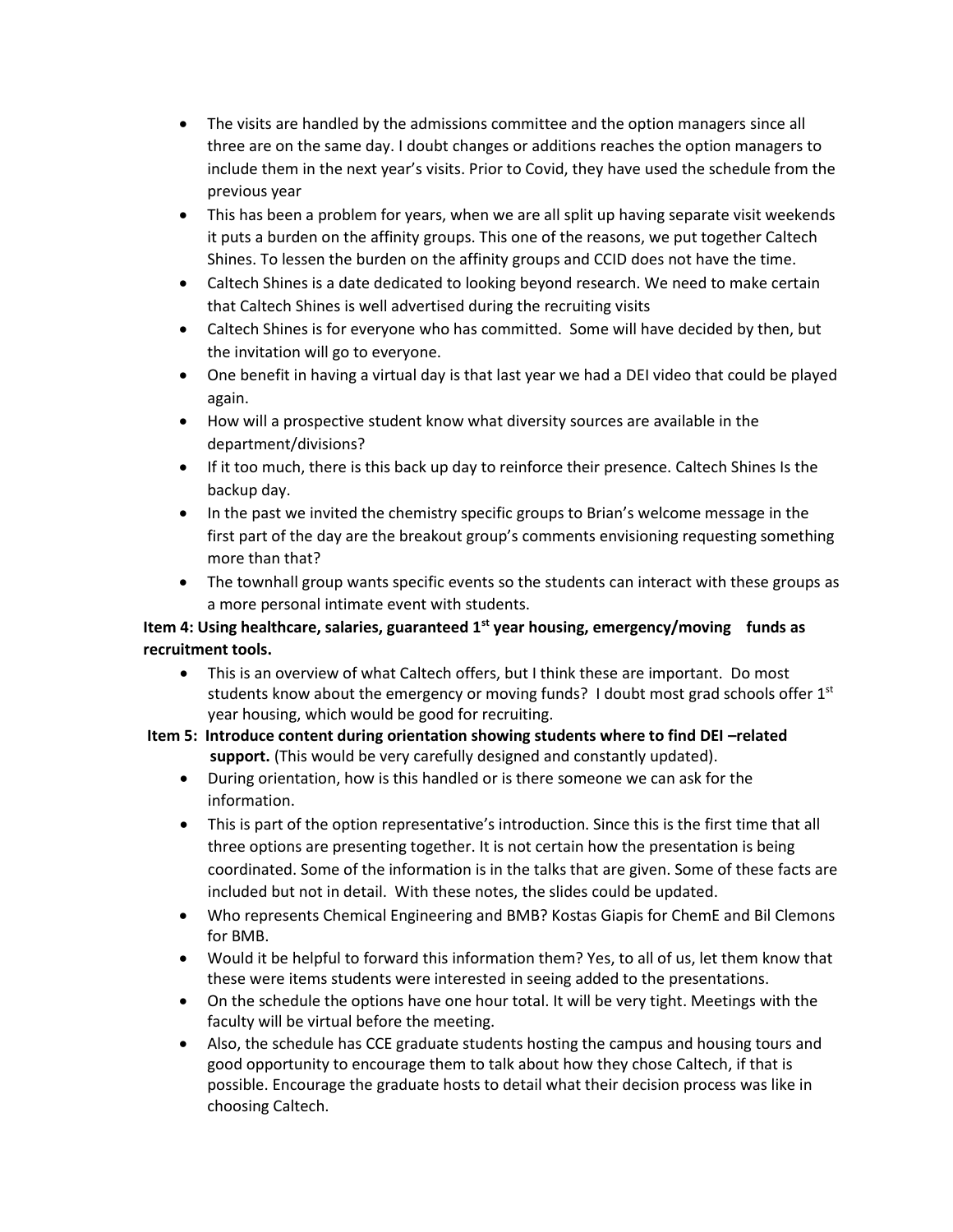- Also, the fact that there is guaranteed first year housing is important and a big selling point because the Caltech housing cost is much lower than what is available in the surrounding area.
- **Retention of Prospective Students:**
- The other item of importance was retention.

 **Item 1: Include resources for students who want to switch options during grad school** – This is more for students who are here.

 **Item 2**: **Expanding transfer programming. How much of this might be more for the recruiting process before application process.**

 **Item 3: Follow up with the students after Future Ignited and Caltech Shines to ensure that they have resources and community of students from similar backgrounds.** 

- Mainly Caltech Shines has the resources, and this can be revisited for the next committee meeting. Making sure that we advertise and have representation in the volunteer pool for Caltech Shines.
- **Tracking Data**

#### **Item 2: Create exit survey for graduate students as part of graduation requirements.**

 "What did you wish you knew?" to inform future action items to help retain incoming student.

- The concept is to get more ideas in terms of what the division could improve on when the student has been through the whole program and is leaving.
- In our institutional research office, we administer an institute wide exit survey when people complete their graduation requirements. Would this be more of a division specific one with a focus on improving things within the division? Yes. Is there a way to add division specific questions to that survey? Yes, we would not inundate recent graduates.
- My colleague, Joe, will reach out to each division to create the questions. Who should he contact at CCE, the graduate option representatives?
- Since what students share will vary from science and research to the community aspect of being a graduate student, the option reps would make the most sense.
- Can that information be sent to the DEI Committee and CGSC, which is concerned with making the social aspect of being a grad student better?
- I will move the project forward and get the information to everyone. How often would we get the information?
- **For undergraduates, we do it once a year. For graduate students it varies since people often** finish in the middle of the year. There is the option of once a term or on rolling basis and then compile the data once per term and pass it back to all in that way. Since we are concerned that we capture the data when people are a captive audience and have the time to fill it out before they start on the next step in their life. Compiling it once a year makes the most sense.
- On an annual basis or something similar is a good idea for the sake of anonymity since typically there are not that many graduates leaving throughout the year. Particularly, in terms of our committee reviewing the data to keep it once a year.
- Great point. Keeping the identity of students anonymous is important.
- **•** A committee member spoke of a pet project that came up in the townhalls. Share stories collected from current students and put into a format, perhaps a video. People willing to share their stories in some fashion. #2 Create opportunities to share stories from current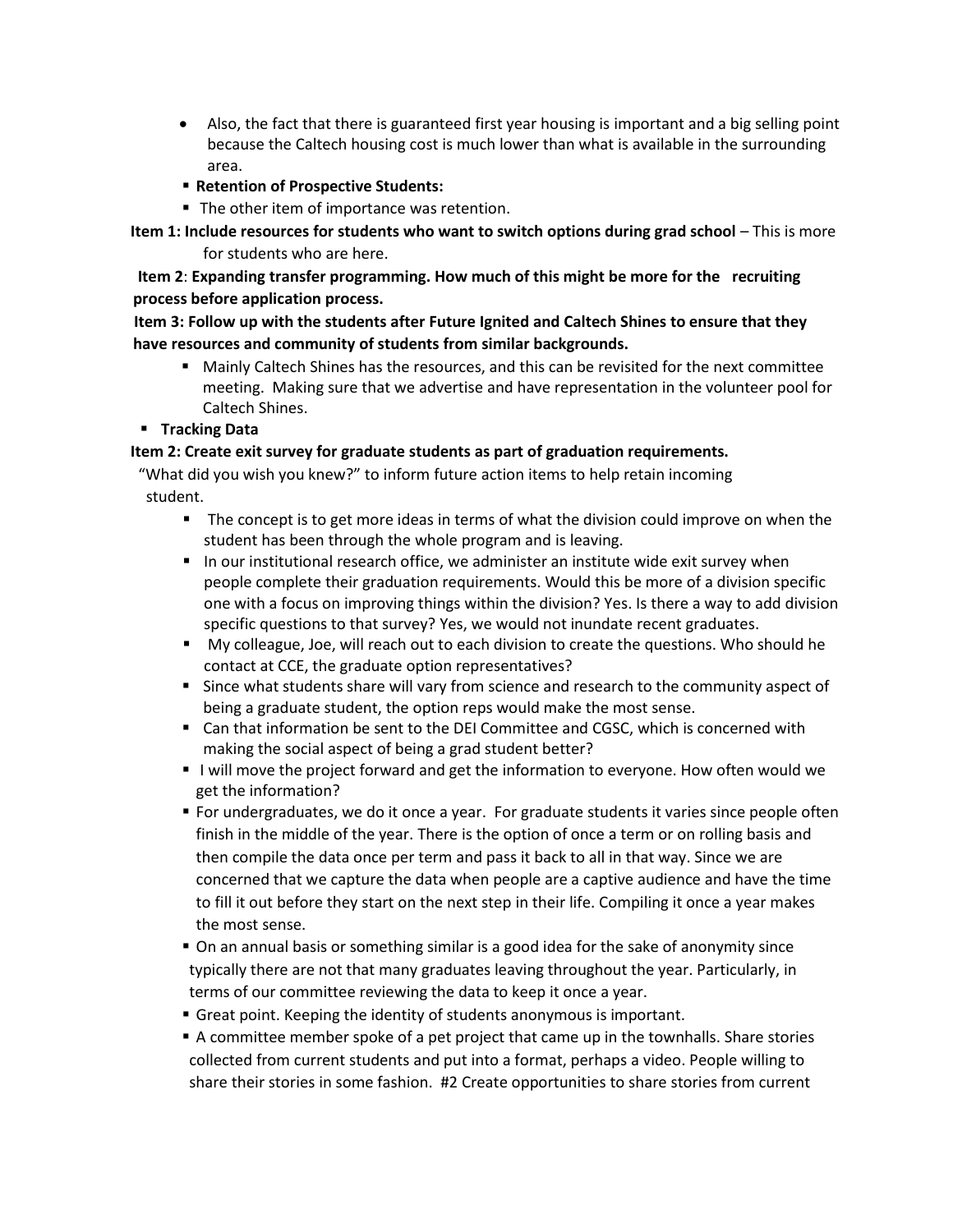students to incoming students. Validate common student struggles. How many of these stories will be negative responses?

- **People may have both responses. We can determine how we want to present the stories** internal or public. The idea must be anonymous. Tabulate the stories in written word then different people will read them on the video while the background is a contextual scene or imagery related to the stories. It is important to preserve the identity of the storyteller and up to them if they want to be seen.
- With limited time, we will not review all the items. A timeline and action plan to cover what suggestions should be implemented during the year. I can enlist people of CGSC, but anyone interested in having a separate meeting to put together an action plan that would be great.
- An action plan will help organize the recruitment process, so the focus is on what is most effective. I would like to be involved in an action plan.

#### ▪ **Supporting Grad students/Postdoc throughout the program**

 **Item #1:** Programming to support students during stressful stages of grad school (e.g., candidacy)

- One point was the fact that we have different milestones which are stressful for students and contribute to the reason students decide to leave because they do not have support through those stressful times. Many second years are doing candidacy right now. Is there any programming to assist students in getting through the process? it is a solitary process of forming a committee, writing proposals while doing research updates. There were suggestions for a more vigorous support network to assist students during this stressful time. Some form of community support.
- **Item #2:** Create opportunities to share stories from current students to incoming students. Validate common student struggles. Discussed in Item 2.
- **Item #3:** Create opportunities to advertise and support careers outside academia, research scientist (e.g., Scientific writing, advocacy, law, medicine, business, etc.) Invite alumni working in the areas.
	- There will be a career panel, in future, along with other programming events.
	- These are critical, one of the biggest fears I had going into this year was that we recruited one of the most diverse classes of all time at Caltech. The fear that if we will fail these students then we mess things up for years to come. This class is probably the most critical to succeed for all time. Since this if their first year, we have time for them to realize how hard it is and let them know they are not alone or having a unique experience because their research project has not taken off yet. The next twelve months will be critical. This needs to be high on our list of priorities, whether it is CGSC or this committee in tandem. It would be great if CGSC would broaden out to include BMB and ChemE as well. It would mean doing more on a divisional level to make certain that students, particularly this year's students know that they are not alone and assist them. We all must help each other through it.
	- I agree that these things are critical. If we decide, as the committee, to provide a space for that support. A great resource would be to segregate these milestones in the form of different directories. You would find different mechanisms of support such as testimonials, tips, and advice from grad students current and alumni about the journey itself (e.g., During my candidacy I had a hard time with X or it was really helpful to know Y and so on.
	- I remember, when I went through my candidacy, I received a "how to write a proposal section "with different parts highlighted. I have used that foundation going forward in my